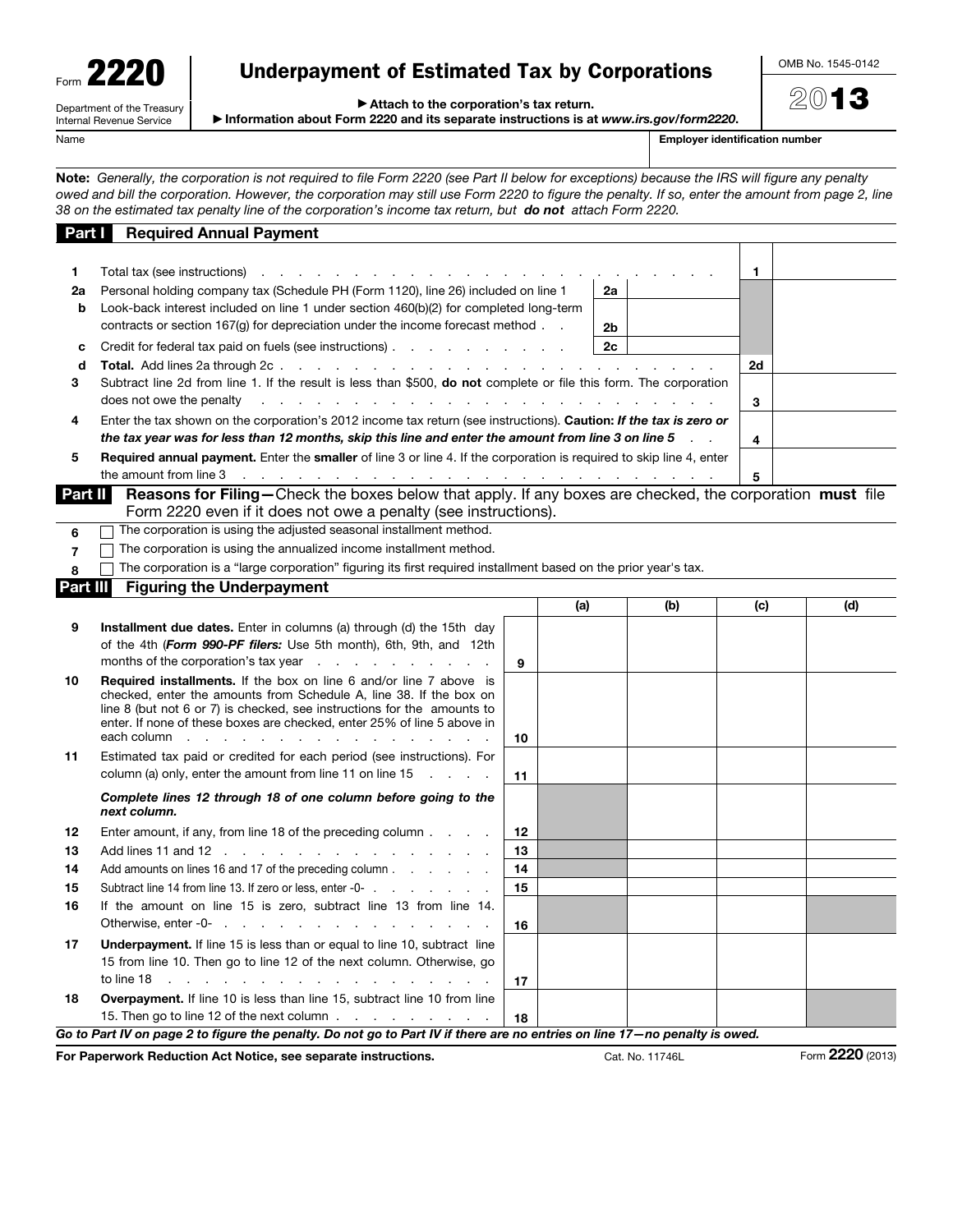## Form 2220 (2013) Page 2

|                    | <b>Part IV</b> Figuring the Penalty                                                                                                                                                                                                                                                                                                                                                          |    |     |     |     |     |  |  |
|--------------------|----------------------------------------------------------------------------------------------------------------------------------------------------------------------------------------------------------------------------------------------------------------------------------------------------------------------------------------------------------------------------------------------|----|-----|-----|-----|-----|--|--|
|                    |                                                                                                                                                                                                                                                                                                                                                                                              |    | (a) | (b) | (c) | (d) |  |  |
| 19                 | Enter the date of payment or the 15th day of the 3rd month after<br>the close of the tax year, whichever is earlier (see instructions).<br>(Form 990-PF and Form 990-T filers: Use 5th month instead of<br>3rd month.)<br>the company of the company of<br>$\sim$                                                                                                                            | 19 |     |     |     |     |  |  |
| 20                 | Number of days from due date of installment on line 9 to the date<br>shown on line 19                                                                                                                                                                                                                                                                                                        | 20 |     |     |     |     |  |  |
| 21                 | Number of days on line 20 after 4/15/2013 and before 7/1/2013                                                                                                                                                                                                                                                                                                                                | 21 |     |     |     |     |  |  |
| 22                 | Number of days on line 21<br>Underpayment on line $17 \times$<br>$\times$ 3%<br>365                                                                                                                                                                                                                                                                                                          | 22 | \$  | \$  | \$  | \$  |  |  |
| 23                 | Number of days on line 20 after 6/30/2013 and before 10/1/2013                                                                                                                                                                                                                                                                                                                               | 23 |     |     |     |     |  |  |
| 24                 | Number of days on line 23 $\times$ 3%<br>Underpayment on line 17 $\times$<br>365                                                                                                                                                                                                                                                                                                             | 24 | \$  | \$  | \$  | \$  |  |  |
| 25                 | Number of days on line 20 after 9/30/2013 and before 1/1/2014                                                                                                                                                                                                                                                                                                                                | 25 |     |     |     |     |  |  |
| 26                 | Number of days on line 25 $\times$ 3%<br>Underpayment on line 17 $\times$<br>365                                                                                                                                                                                                                                                                                                             | 26 | \$  | \$  | \$  | \$  |  |  |
| 27                 | Number of days on line 20 after 12/31/2013 and before 4/1/2014                                                                                                                                                                                                                                                                                                                               | 27 |     |     |     |     |  |  |
| 28                 | Number of days on line 27<br>Underpayment on line 17 x<br>$\times$ 3%<br>365                                                                                                                                                                                                                                                                                                                 | 28 | \$  | \$  | \$  | \$  |  |  |
| 29                 | Number of days on line 20 after 3/31/2014 and before 7/1/2014                                                                                                                                                                                                                                                                                                                                | 29 |     |     |     |     |  |  |
| 30                 | Number of days on line 29 $\times$ *%<br>Underpayment on line 17 x<br>365                                                                                                                                                                                                                                                                                                                    | 30 | \$  | \$  | \$  | \$  |  |  |
| 31                 | Number of days on line 20 after 6/30/2014 and before 10/1/2014                                                                                                                                                                                                                                                                                                                               | 31 |     |     |     |     |  |  |
| 32                 | Number of days on line 31<br>Underpayment on line 17 $\times$<br>$\times$ *%<br>365                                                                                                                                                                                                                                                                                                          | 32 | \$  | \$  | \$  | \$  |  |  |
| 33                 | Number of days on line 20 after 9/30/2014 and before 1/1/2015                                                                                                                                                                                                                                                                                                                                | 33 |     |     |     |     |  |  |
| 34                 | Number of days on line 33<br>Underpayment on line 17 x<br>$\times$ *%<br>365                                                                                                                                                                                                                                                                                                                 | 34 | \$  | \$  | \$  | \$  |  |  |
| 35                 | Number of days on line 20 after 12/31/2014 and before 2/16/2015                                                                                                                                                                                                                                                                                                                              | 35 |     |     |     |     |  |  |
| 36                 | Number of days on line 35<br>$\times$ *%<br>Underpayment on line 17 x<br>365                                                                                                                                                                                                                                                                                                                 | 36 | \$  | \$  | \$  | \$  |  |  |
| 37                 | Add lines 22, 24, 26, 28, 30, 32, 34, and 36                                                                                                                                                                                                                                                                                                                                                 | 37 | \$  | \$  | \$  | \$  |  |  |
| 38<br>$*1$ loo the | Penalty. Add columns (a) through (d) of line 37. Enter the total here and on Form 1120, line 33; or the comparable<br>line for other income tax returns.<br>1\$<br>38<br>فالتقارب والمنافر والمنافر والمنافر والمنافر والمنافر والمنافر والمنافر والمنافر والمنافر والمنافر<br>penalty interest rate for each eclondar quarter, which the IDC will determine during the first menth in the u |    |     |     |     |     |  |  |

\*Use the penalty interest rate for each calendar quarter, which the IRS will determine during the first month in the preceding quarter. These rates are published quarterly in an IRS News Release and in a revenue ruling in the Internal Revenue Bulletin. To obtain this information on the Internet, access the IRS website at *www.irs.gov*. You can also call 1-800-829-4933 to get interest rate information.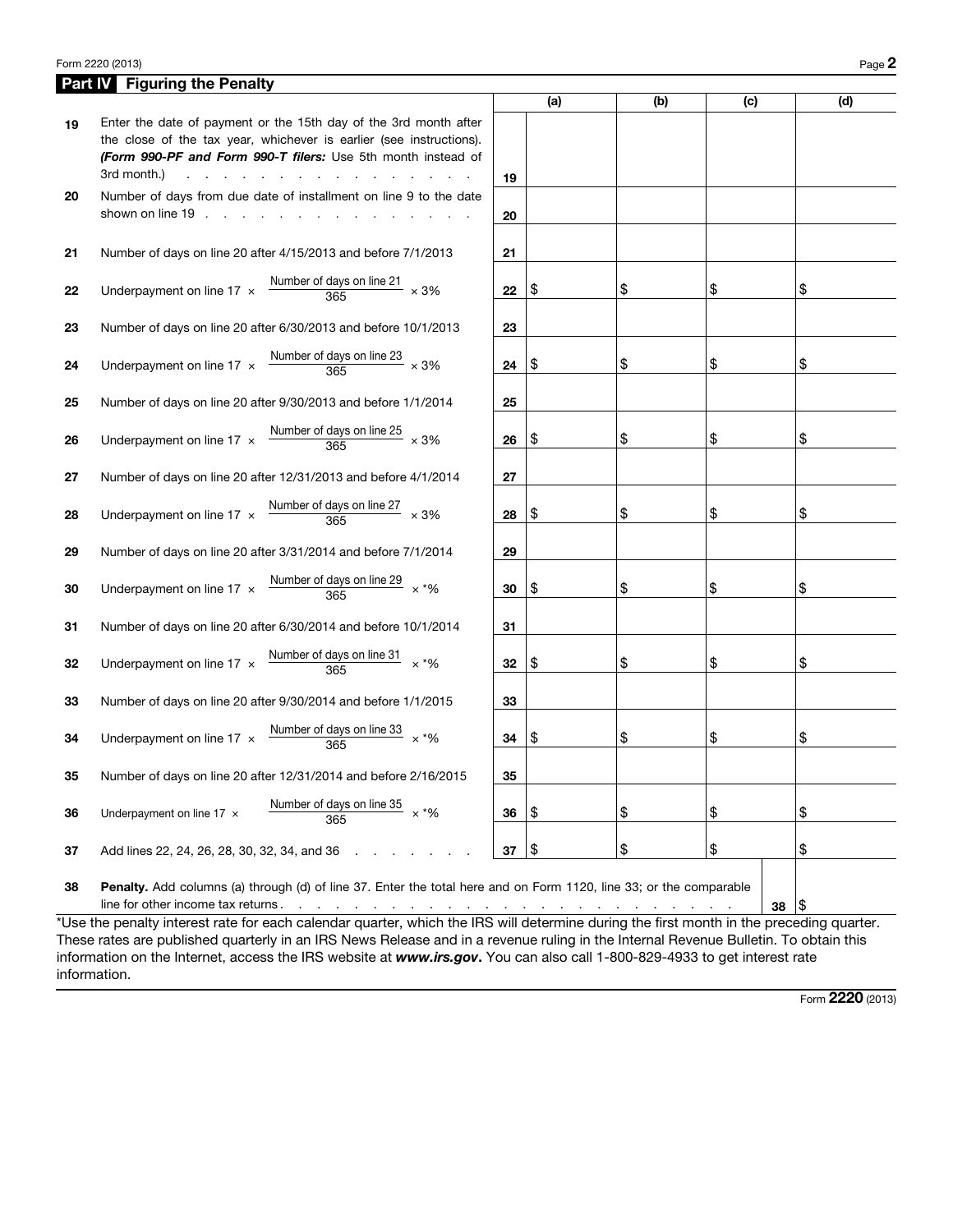## Schedule A Adjusted Seasonal Installment Method and Annualized Income Installment Method (see instructions)

Form 1120S filers: *For lines 1, 2, 3, and 21, below, "taxable income" refers to excess net passive income or the amount on which tax is imposed under section 1374(a), whichever applies.*

| Part I       | Adjusted Seasonal Installment Method (Caution: Use this method only if the base period percentage for any                                    |                         |                |                |                |                 |
|--------------|----------------------------------------------------------------------------------------------------------------------------------------------|-------------------------|----------------|----------------|----------------|-----------------|
|              | 6 consecutive months is at least 70%. See instructions.)                                                                                     |                         |                |                |                |                 |
|              |                                                                                                                                              |                         | (a)            | (b)            | (c)            | (d)             |
| 1            | Enter taxable income for the following periods:                                                                                              |                         | First 3 months | First 5 months | First 8 months | First 11 months |
| a            | Tax year beginning in 2010<br>and the contract of the contract of                                                                            | 1a                      |                |                |                |                 |
| b            | Tax year beginning in 2011<br>and the company of the company of                                                                              | 1b                      |                |                |                |                 |
| c            | Tax year beginning in 2012<br>the contract of the contract of the contract of                                                                | 1 <sub>c</sub>          |                |                |                |                 |
| $\mathbf{2}$ | Enter taxable income for each period for the tax year beginning in                                                                           |                         |                |                |                |                 |
|              | 2013 (see instructions for the treatment of extraordinary items).                                                                            | $\mathbf{2}$            |                |                |                |                 |
| З            | Enter taxable income for the following periods:                                                                                              |                         | First 4 months | First 6 months | First 9 months | Entire year     |
| a            | Tax year beginning in 2010. $\ldots$ $\ldots$ $\ldots$ $\ldots$ $\ldots$                                                                     | За                      |                |                |                |                 |
| b            | Tax year beginning in 2011                                                                                                                   | 3 <sub>b</sub>          |                |                |                |                 |
| c            | Tax year beginning in 2012                                                                                                                   | 3 <sub>c</sub>          |                |                |                |                 |
|              |                                                                                                                                              |                         |                |                |                |                 |
| 4            | Divide the amount in each column on line 1a by the amount in                                                                                 |                         |                |                |                |                 |
|              | column (d) on line 3a<br>and the second contract of the second                                                                               | 4                       |                |                |                |                 |
| 5            | Divide the amount in each column on line 1b by the amount in                                                                                 |                         |                |                |                |                 |
|              | column (d) on line 3b<br>and a series of the company of the company                                                                          | 5                       |                |                |                |                 |
| 6            | Divide the amount in each column on line 1c by the amount in                                                                                 |                         |                |                |                |                 |
|              | column (d) on line 3c<br>and the contract of the contract of the contract of the contract of the contract of                                 | 6                       |                |                |                |                 |
| 7            | Add lines 4 through 6                                                                                                                        | $\overline{\mathbf{r}}$ |                |                |                |                 |
| 8            | Divide line 7 by 3.0 $\ldots$ $\ldots$ $\ldots$ $\ldots$ $\ldots$ $\ldots$ $\ldots$                                                          | 8                       |                |                |                |                 |
| 9а           | Divide line 2 by line 8<br>the contract of the contract of the contract of                                                                   | 9a                      |                |                |                |                 |
| b            | Extraordinary items (see instructions)                                                                                                       | 9b                      |                |                |                |                 |
| c            | Add lines 9a and 9b                                                                                                                          | 9c                      |                |                |                |                 |
|              |                                                                                                                                              |                         |                |                |                |                 |
| 10           | Figure the tax on the amount on line 9c using the instructions<br>for Form 1120, Schedule J, line 2 (or comparable line of                   |                         |                |                |                |                 |
|              | corporation's return)<br>and the contract of the contract of the                                                                             | 10                      |                |                |                |                 |
| 11a          | Divide the amount in columns (a) through (c) on line 3a by the                                                                               |                         |                |                |                |                 |
|              | amount in column (d) on line $3a$ $\ldots$ $\ldots$ $\ldots$ $\ldots$                                                                        | 11a                     |                |                |                |                 |
| b            | Divide the amount in columns (a) through (c) on line 3b by the                                                                               |                         |                |                |                |                 |
|              | amount in column (d) on line $3b$                                                                                                            | 11 <sub>b</sub>         |                |                |                |                 |
| с            | Divide the amount in columns (a) through (c) on line 3c by the                                                                               |                         |                |                |                |                 |
|              | amount in column (d) on line $3c$ $\ldots$ $\ldots$ $\ldots$ $\ldots$                                                                        | 11c                     |                |                |                |                 |
|              |                                                                                                                                              |                         |                |                |                |                 |
| 12           | Add lines 11a through 11c.                                                                                                                   | 12                      |                |                |                |                 |
|              |                                                                                                                                              |                         |                |                |                |                 |
| 13           | Divide line 12 by 3.0 $\ldots$ $\ldots$ $\ldots$ $\ldots$ $\ldots$ $\ldots$ $\ldots$                                                         | 13                      |                |                |                |                 |
|              |                                                                                                                                              |                         |                |                |                |                 |
| 14           | Multiply the amount in columns (a) through (c) of line 10 by                                                                                 |                         |                |                |                |                 |
|              | columns (a) through (c) of line 13. In column (d), enter the<br>amount from line 10, column (d) $\ldots$ $\ldots$ $\ldots$ $\ldots$ $\ldots$ |                         |                |                |                |                 |
|              |                                                                                                                                              | 14                      |                |                |                |                 |
| 15           | Enter any alternative minimum tax for each payment period (see                                                                               |                         |                |                |                |                 |
|              | $instructions)$                                                                                                                              | 15                      |                |                |                |                 |
| 16           | Enter any other taxes for each payment period (see instructions)                                                                             | 16                      |                |                |                |                 |
| 17           | Add lines 14 through 16<br>the contract of the contract of the contract of                                                                   | 17                      |                |                |                |                 |
| 18           | For each period, enter the same type of credits as allowed on                                                                                |                         |                |                |                |                 |
|              | Form 2220, lines 1 and 2c (see instructions)                                                                                                 | 18                      |                |                |                |                 |
| 19           | Total tax after credits. Subtract line 18 from line 17. If zero or                                                                           |                         |                |                |                |                 |
|              | less, enter -0- $\ldots$ $\ldots$ $\ldots$ $\ldots$ $\ldots$ $\ldots$ $\ldots$ $\ldots$                                                      | 19                      |                |                |                |                 |